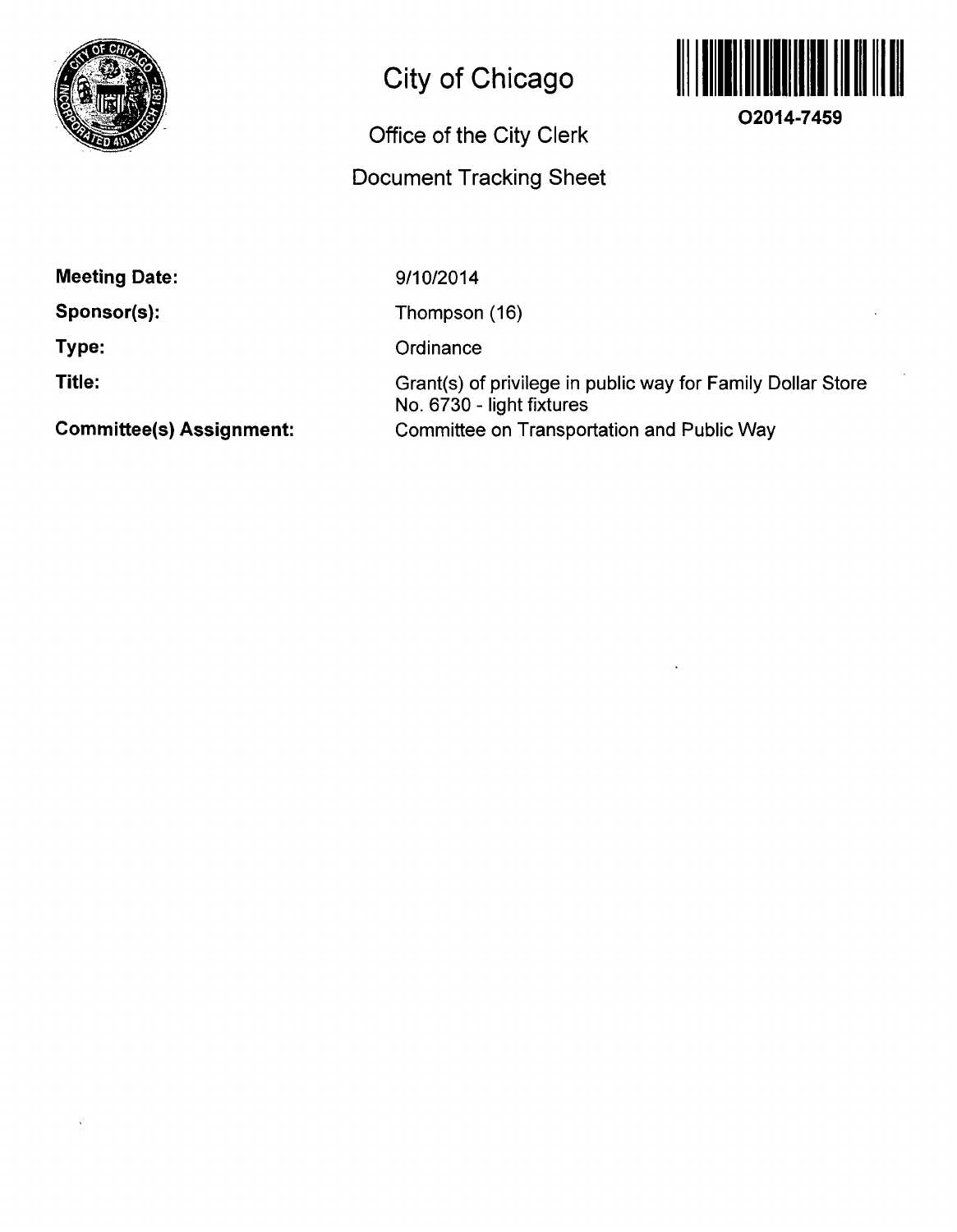**ORDINANCE** FAMILY DOLLAR STORE #6730 Acct. No. 11071 -76 Permit No. 1114370

Be It Ordained by the City Council of the City of Chicago:

SECTION 1. Permission and authority are hereby given and granted to FAMILY DOLLAR STORE #6730, upon the terms and subject to the conditions of this ordinance to maintain and use, as now constructed, two (2) Light Fixture(s) projecting over the public right-of-way adjacent to its premises known as 5114 S. Racine Ave..

Said Light Fixture(s) at S. Racine Avenue measure(s): Two (2) at one (1) foot in length, one point five (1.5) foot in width and twelve (12) feet above grade level.

The location of said privilege shall be as shown on prints kept on file with the Department of Business Affairs and Consumer Protection and the Office of the City Clerk.

Said privilege shall be constructed in accordance with plans and specifications approved by the Department of Transportation (Division of Project Development).

This grant of privilege in the public way shall be subject to the provisions of Section 10-28-015 and all other required provisions of the Municipal Code of Chicago.

The grantee shall pay to the City of Chicago as compensation for the privilege #1114370 herein granted the sum of eighty (\$80.00) per annum in advance.

A 25% penalty will be added for payments received after due date.

The permit holder agrees to hold the City of Chicago harmless for any damage, relocation or replacement costs associated with damage, relocation or removal of private property caused by the City performing work in the public way.

Authority herein given and granted for a period of five (5) years from and after 06/03/2014.

Alderman

Joann Thompson 16th Ward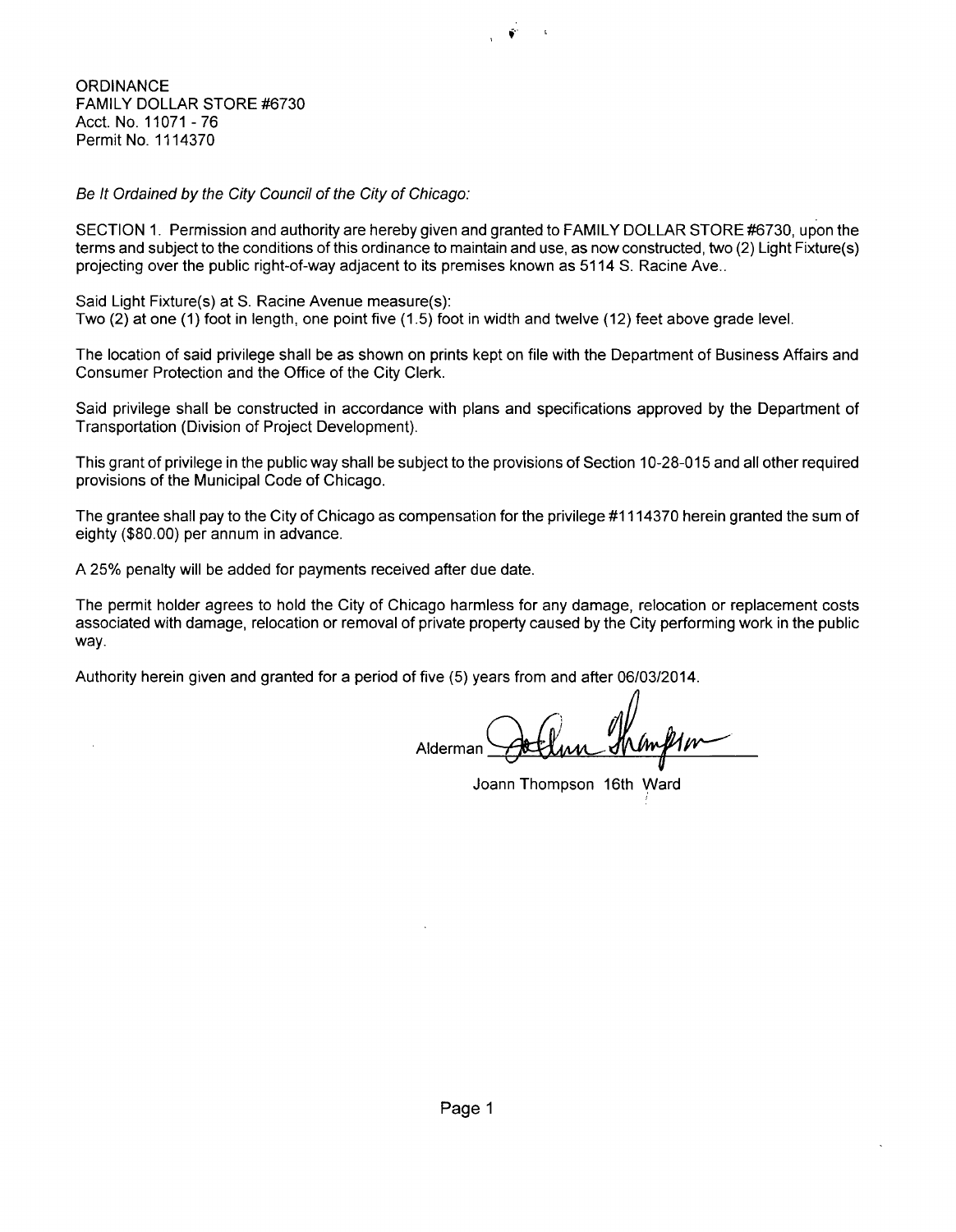

https://www.google.com/maps/@41.800784,-87.65505,3a,75y,277.57h,90.8t/data=13m4!1e1!3m2!1ssKjpw4EUIAENOvyE4KI... 6/24/201